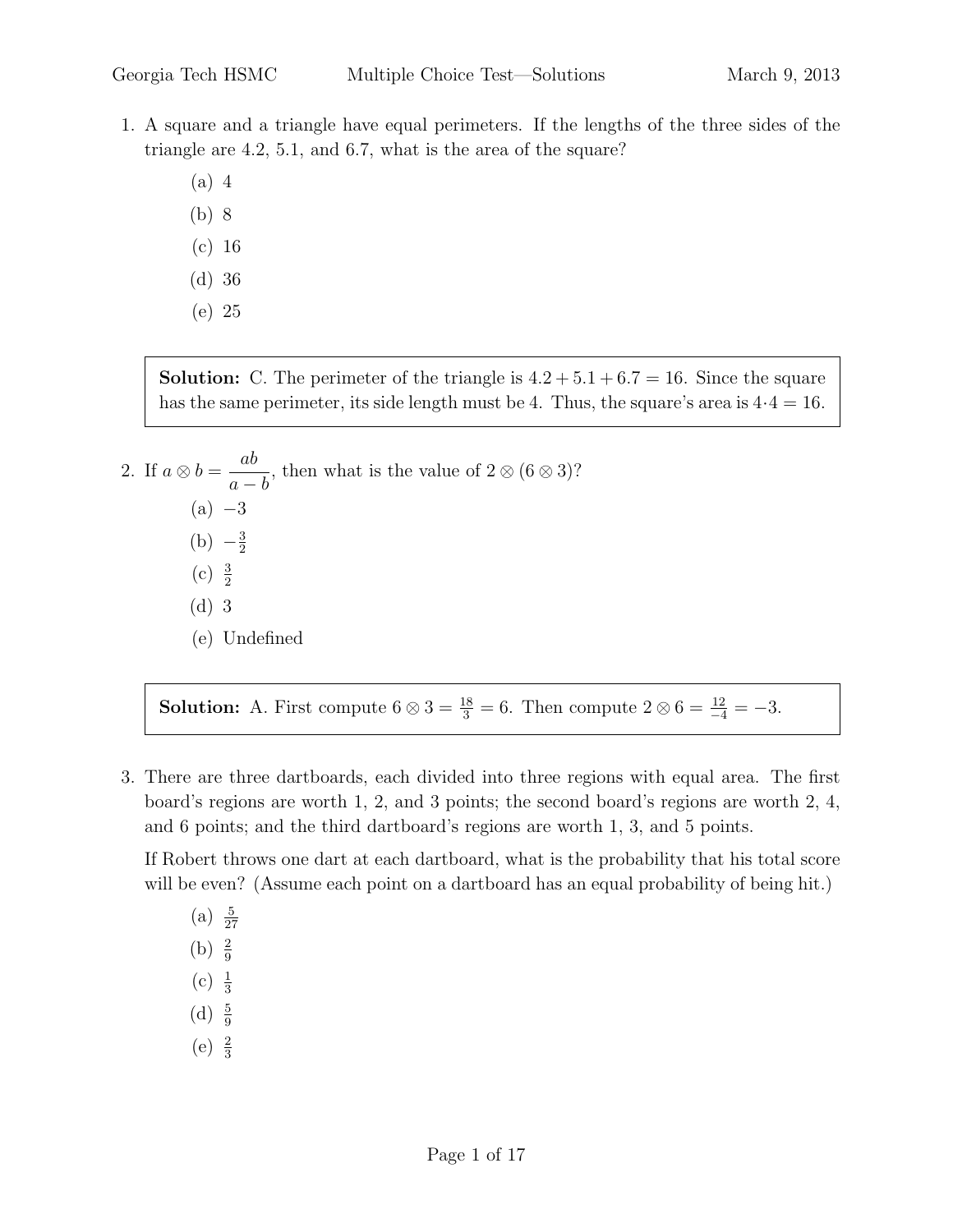Solution: E. Since adding an even number doesn't change the parity of a sum, we may ignore the second dartboard. The third dart always lands on an odd number, so we only need the probability that the first dart will land on an odd number (in which case Robert's sum will be even). This probability is  $\frac{2}{3}$ .

- 4. In how many ways can eight people be seated in a circle if two arrangements are considered the same whenever each person has the same neighbors (not necessarily on the same side)?
	- (a) 1400
	- (b) 2520
	- (c) 2800
	- (d) 5040
	- (e) 20160

**Solution:** B. There are  $(n - 1)!$  distinct ways of seating *n* people at a circular table, where two arrangements are considered the same if one is obtained by rotating positions at the table to get to the other (and vice versa): to see this, imagine fixing one person's seat and then permuting the remaining  $n - 1$  persons' seats.

By not distinguishing between two arrangements if their neighbors are on different sides, we reduce the number of distinct arrangements by a factor of 2: to switch one person's neighbors and still retain the property that everyone's neighbors are the same, we must reverse the order of the cycle.

Thus, in this situation, we have  $7!/2 = 2520$  possible arrangements.

5. In front of you are three boxes: one contains just apples, one contains just oranges, and one contains both apples and oranges. However, the three boxes are all mislabeled: the one labeled "Just Apples" is not the box containing just apples, the one labeled "Just Oranges" is not the box containing just oranges, and the one labeled "Both Apples & Oranges" is not the box containing both apples and oranges.

You are allowed to randomly pick a single fruit from a single box. Based on that fruit, you must rearrange the labels on the boxes to reflect their true contents. Which box should you pick a fruit from in order to relabel the boxes correctly?

- (a) The box labeled "Just Apples"
- (b) The box labeled "Just Oranges"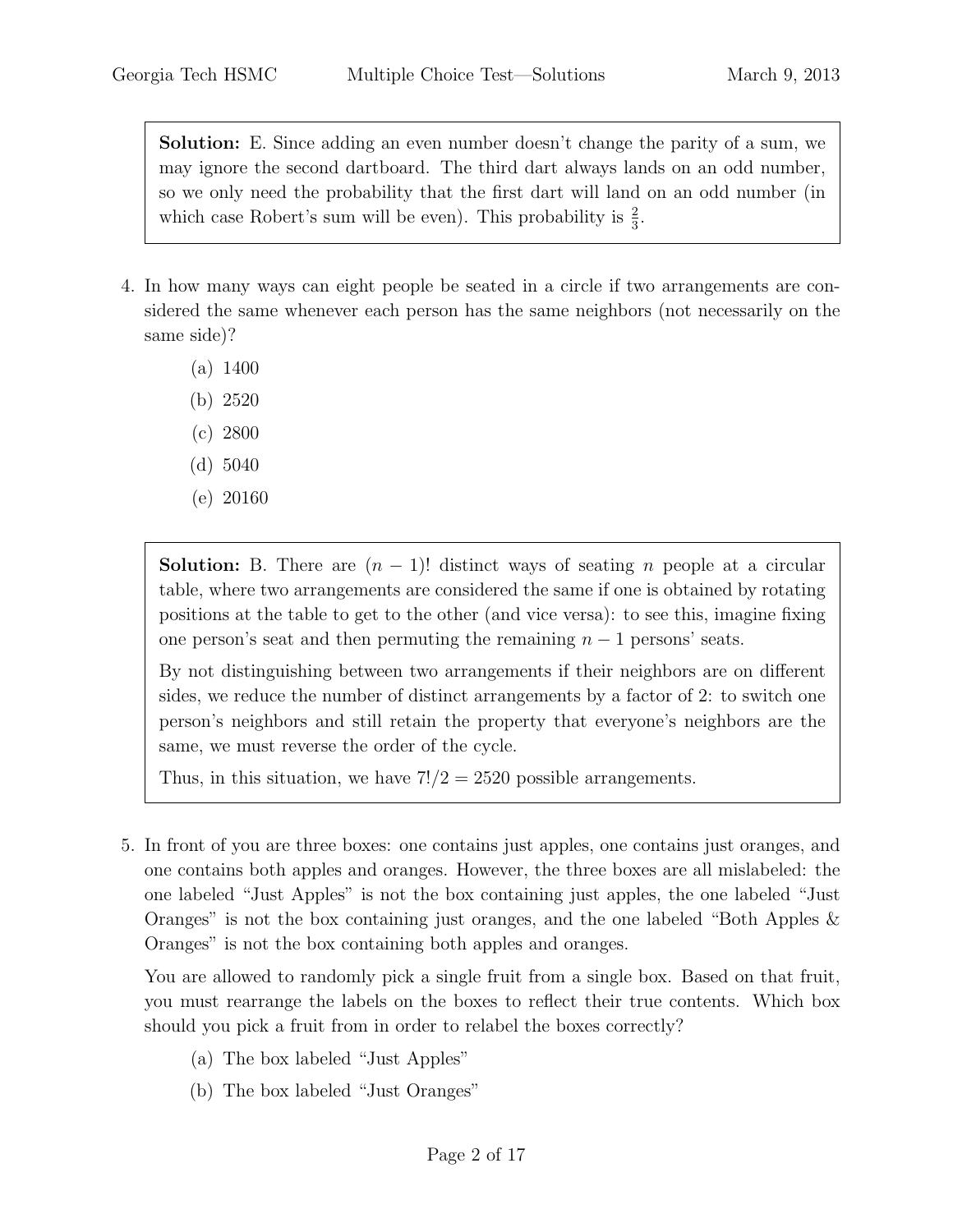- (c) The box labeled "Both Apples & Oranges"
- (d) No matter which box you pick, you can correctly relabel the boxes
- (e) No matter which box you pick, you will not have enough information to correctly relabel the boxes

Solution: C. Assume the first box is labeled "Just Apples," the second box is labeled "Just Oranges," and the third box is labeled "Both Apples & Oranges." Since none of the original labels are correct, the only possible box orders are  $(O, B, A)$  and  $(B, A, O)$ , where A stands for the box with just apples inside, O stands for the box with just oranges inside, and  $B$  stands for the box with both apples and oranges.

Picking from the first box may not give you enough information, since seeing an orange will not tell you whether that box should be labeled "Just Oranges" or "Both Apples & Oranges." Similarly, picking from the second box gives you no information if you draw an apple from it. However, if you pick from the third box and see an apple, then you know that box must contain only apples; if you see an orange, it must contain only oranges. From this information, you can determine the contents of the remaining two boxes (because there is only one valid ordering in which the third box has only apples and likewise if the third box has only oranges).

- 6. Let ABC be a right triangle with right angle at B. Draw the segment  $\overline{BD}$  so that it bisects  $\overline{AC}$ . If  $m\angle BAD = 52^\circ$ , what is  $m\angle BDC$ ?
	- $(a) 104°$
	- (b) 38◦
	- $(c)$  128°
	- $(d)$  26 $\degree$
	- (e) Cannot be determined from the information given

**Solution:** A. Circumscribing a circle about  $ABC$ ,  $\overline{AC}$  is a diameter of the circle, so  $\overline{AD}$ ,  $\overline{BD}$ , and  $\overline{CD}$  are all radii of the circle. Since  $m\angle BCA = 90^{\circ} - 52^{\circ} = 38^{\circ}$ , we also have  $m\angle DBC = 38^\circ$ ; therefore  $m\angle BDC = 180^\circ - 76^\circ = 104^\circ$ .

7. Brittany is mixing cake batter in a industrial-sized stand mixer. There are eight packages in front of her, seven of which contain flour and one of which contains baking soda. Though the packages are unlabeled, she knows that a package of baking soda is heavier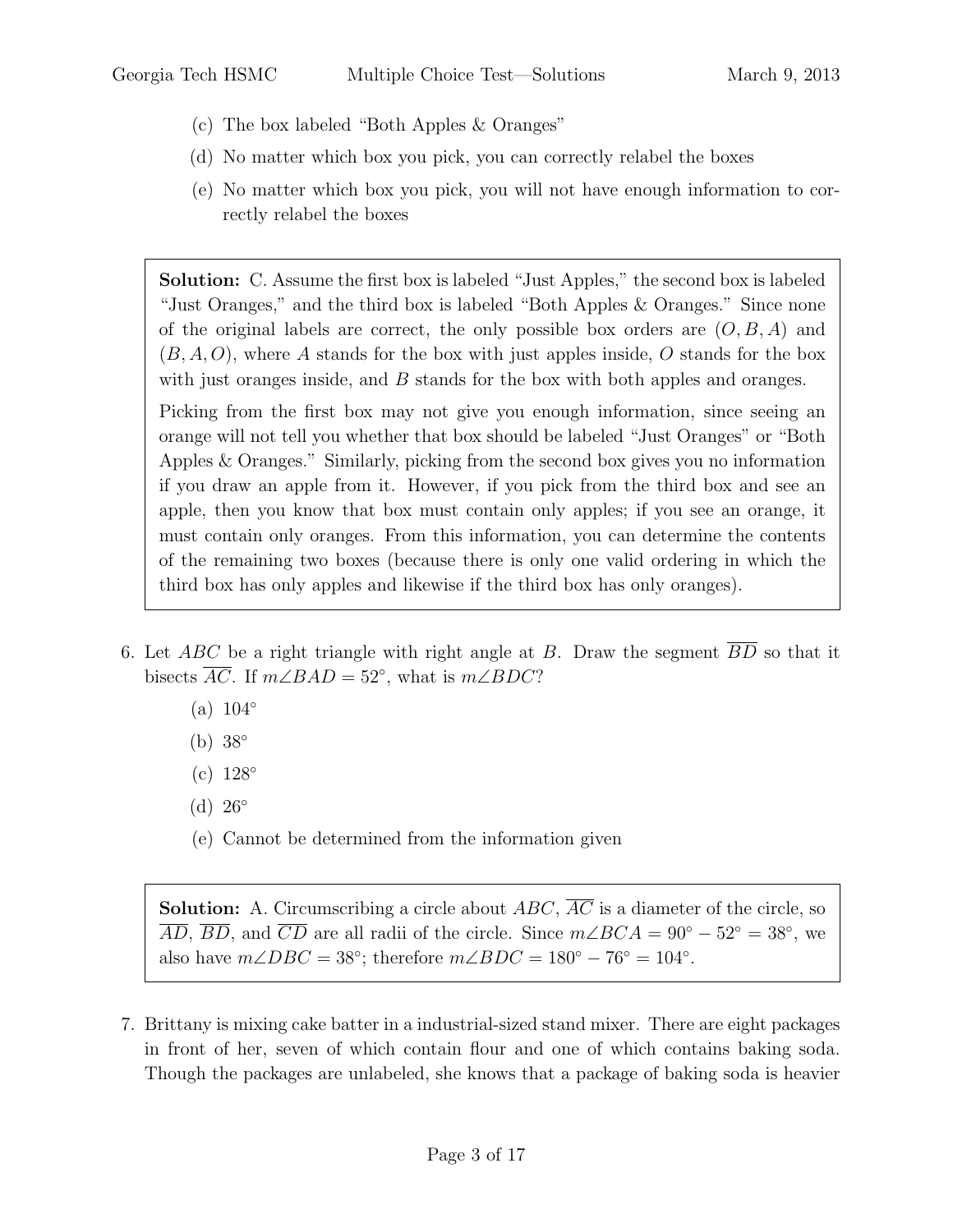than a package of flour, and she has a balance scale she can use to determine which of two sets of packages is heavier.

What is the fewest number of weighings she needs in order to determine which package has baking soda?

(a) 1

- (b) 2
- (c) 3
- (d) 4
- (e) 7

Solution: B. Put three packages on each side of the balance scale. If their weights are equal, then weigh the remaining two packages to determine which one has the baking soda. If the two sets of three packages are of different weight, then weigh two packages from the heavier side. If they have unequal weight, the heavier one has the baking soda. If they have equal weight, the third package must have the baking soda.

8. Three identical coins of radius 1 are placed on a table so that they are mutually tangent. A smaller coin is placed between them tangent to all 3. What is the radius of the smaller coin?

(a) 
$$
\frac{1}{3}
$$
  
\n(b)  $\frac{2}{\sqrt{3}} - 1$   
\n(c)  $\sqrt{2} - 1$   
\n(d)  $\frac{1}{2\sqrt{3}}$   
\n(e)  $\sqrt{3} - 1$ 

Solution: B. Connecting the centers of the three large coins produces an equilateral  $\overline{S}$ . triangle with side length 2. The center of the triangle is distance  $2/\sqrt{3}$  from each of the vertices. This distance is the sum of the radii of a large coin and the small coin, so the small radius is  $2/\sqrt{3}-1$ .

- 9. Denote by  $s(N)$  the sum of the decimal digits of N. Find the minimum possible value of  $s(66k)$  over all  $k \geq 1$ .
	- (a) 2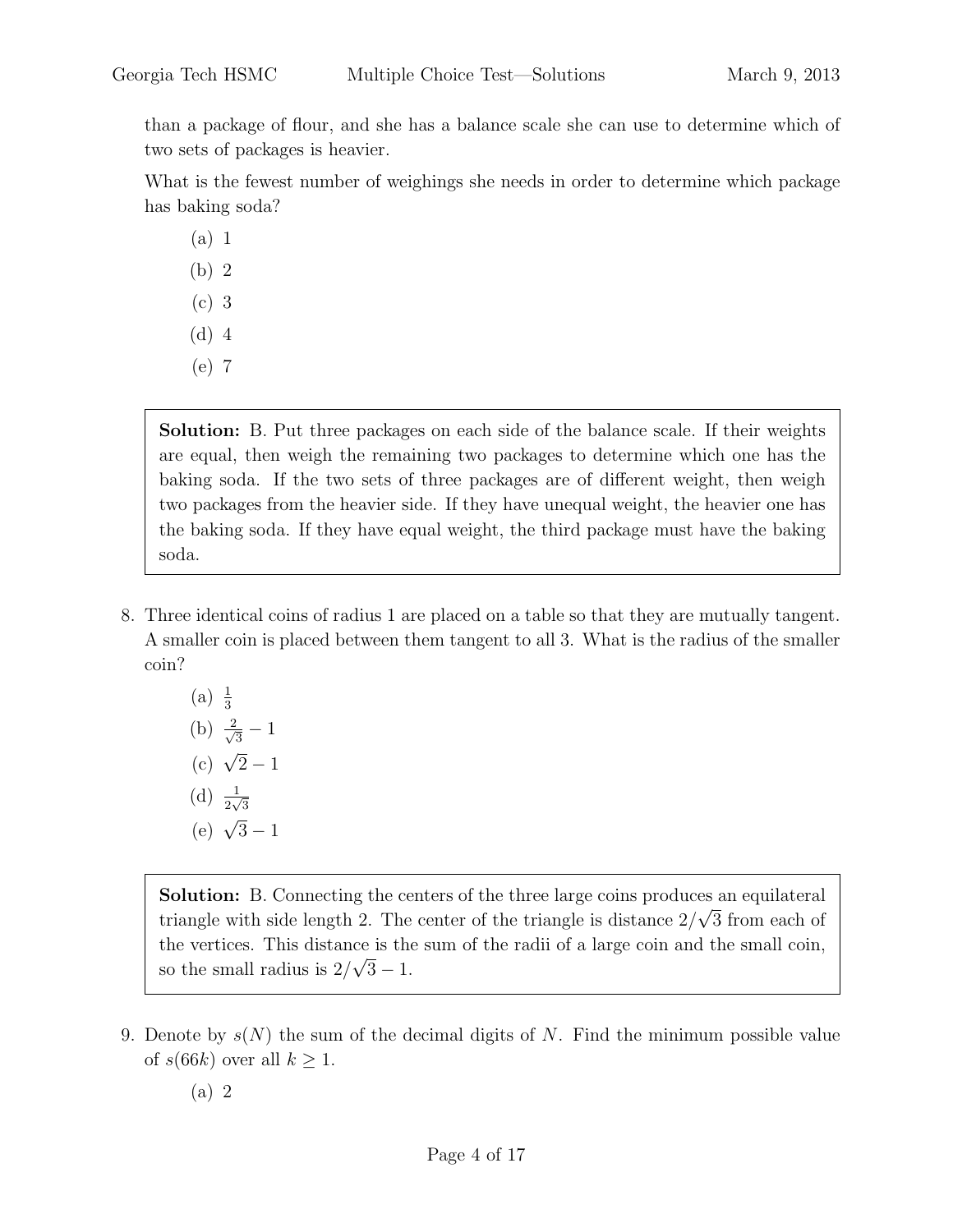- (b) 3
- (c) 6
- (d) 9
- (e) 12

**Solution:** C.  $66 \cdot 2 = 132$ , so the answer is at most 6.  $66k$  is a multiple of 11, so the difference between the sum A of odd digits (last, third to last, fifth to last, etc.) and the sum B of remaining digits is a multiple of 11. Now either A or B is  $\geq 11$ , which we may ignore since then  $s(66k) \ge 11 > 6$  (the upper bound we have already established); or else  $A = B$  and  $s(66k)$  is even. Since 66k is also a multiple of 3,  $s(66k)$  must be a multiple of 6, hence the answer is at least 6.

- 10. Suppose the parabola  $y = ax^2 + bx + c$  passes through the points  $(-4, 12)$ ,  $(-2, 0)$ , and  $(2, 12)$ . Find  $a + b + c$ .
	- (a) 4.5
	- $(b) -4.5$
	- (c) 10.5
	- $(d) -10.5$
	- (e) None of the above

Solution: A. Plugging in each point to the equation, we obtain the linear system

 $12 = 16a - 4b + c$  $0 = 4a - 2b + c$  $12 = 4a + 2b + c$ 

This system has the solution  $a = 1.5, b = 3, c = 0$ , so the answer is 4.5.

- 11. How many pairs of integers  $(x, y)$  with  $1 \le x \le 100$  and  $1 \le y \le 100$  are there such that  $2x^2 + 3y^2$  is divisible by 5?
	- (a) 10000
	- (b) 400
	- (c) 1600
	- (d) 2000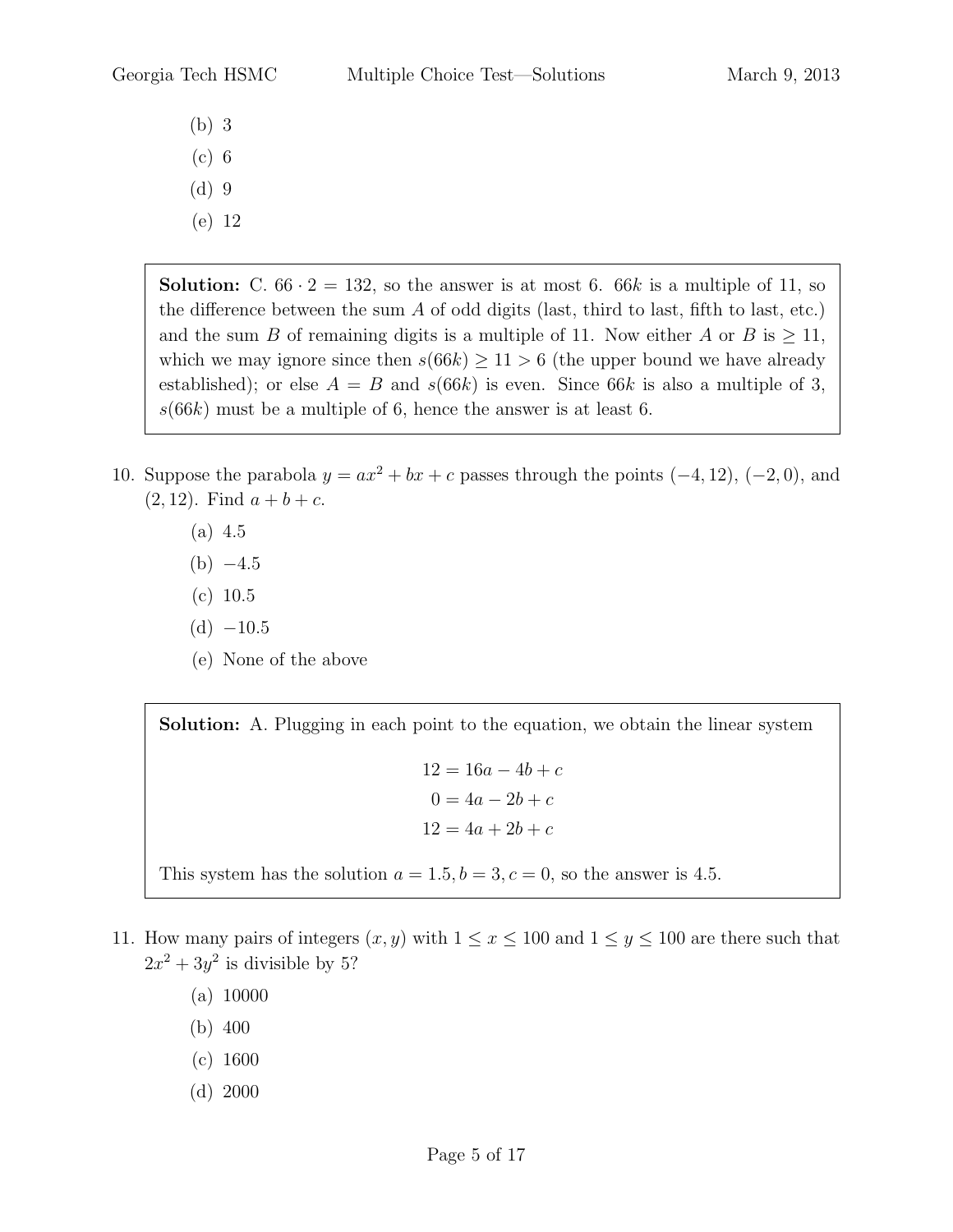(e) 3600

**Solution:** E. The pair of remainders of  $(x, y)$  modulo 5 should be  $(0, 0)$ ,  $(\pm 1, \pm 1)$ , or  $(\pm 2, \pm 2)$ . There are  $20 \cdot 20 = 400$  pairs of the first kind and  $(20 \cdot 2)^2 = 1600$  pairs of the second kind and third kind (each).  $400 + 1600 + 1600 = 3600$ .

- 12. A cockroach is in the center of a square trash compactor with side length 1 meter. Two opposing walls begin contracting towards the center of the trash compactor at a rate of  $\frac{1}{10}$  meter per minute until they meet, squishing the cockroach. Sensing its impending doom, the cockroach runs back and forth between the two contracting walls. If the cockroach has a constant speed of 80 meters per minute, what is the total distance (in meters) the cockroach will cover before it is squished?
	- (a) 800
	- (b) 400
	- (c)  $200\sqrt{2}$
	- (d)  $400\sqrt{2}$
	- (e)  $200\sqrt{3}$

Solution: B. The distance from each side to the center of the trash compactor is 0.5 m. Since the walls are moving in at a speed of 0.1 m/min, the walls will squish the cockroach in  $\frac{0.5 \text{ m}}{0.1 \text{ m/min}} = 5 \text{ min}$ . Since the cockroach is moving at a constant speed of 80 m/min, in 5 min, the cockroach can cover a total distance of  $(80 \text{ m/min})(5 \text{ min}) = 400 \text{ m}.$ 

13. What is the remainder when  $(x - 2)^{2013}$  is divided by  $(x - 1)$ ?

- $(a) -1$
- (b) 1
- (c) 2
- (d) 2013
- (e)  $2^{2013}$

Solution: A. By the polynomial remainder theorem, the remainder when a polynomial  $f(x)$  is divided by a linear factor  $x - a$  is  $f(a)$ . Thus, the solution is  $(-1)^{2013} = -1.$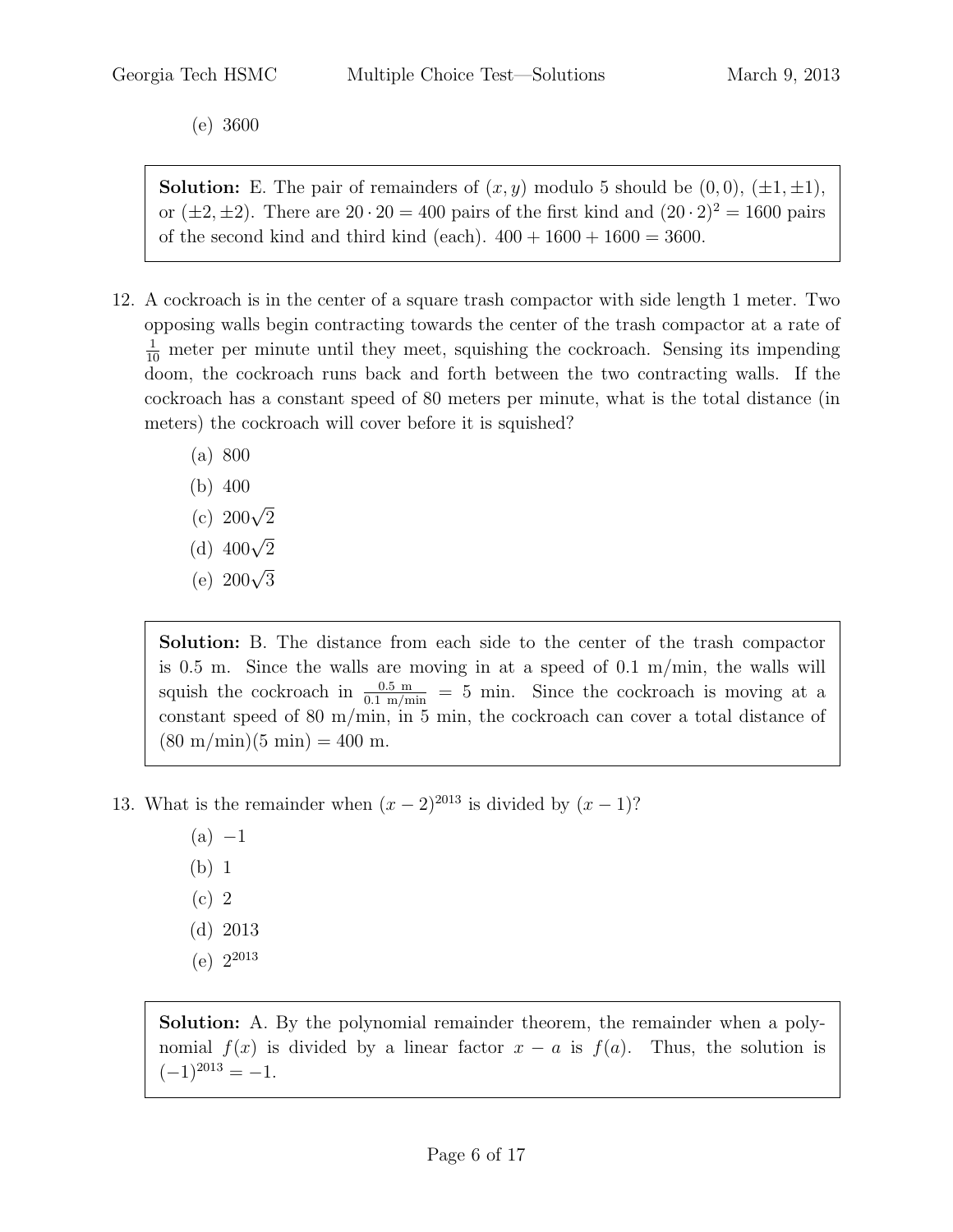- 14. A circular yard has radius 1. A dog is tethered to a point on the edge of the yard by a leash of length 1. What area of the yard can the dog reach?
	- (a)  $\frac{2\pi}{3}$   $\sqrt{3}$ 2 (b)  $\frac{\pi}{3}$  –  $\sqrt{3}$ 4 (c)  $\frac{2\pi}{3}$  – √ 3 (d)  $\frac{\pi}{3}$  –  $\sqrt{3}$ 2 (e)  $\frac{2\pi}{3}$  –  $\sqrt{2}$ 2

Solution: A. Consider the diagram below. We are given two unit circles, one representing the yard, and one representing the range the dog can reach while tethered. The shaded area is the portion of the yard reachable by the dog. If we take the center of the yard to be the point  $(0, 0)$  and the base of the dog's leash to be the point  $(1, 0)$ , then the vertical chord above occurs along the line  $x=\frac{1}{2}$ ccurs along the line  $x = \frac{1}{2}$ . Thus, the intersection points of the circles are at  $(\frac{1}{2}, \pm \frac{\sqrt{3}}{2})$  $\frac{\sqrt{3}}{2}$ ). The angle subtended by the isosceles triangle above is then 120◦ . The left half of the shaded region plus the isosceles triangle make up one-third the area of the right circle, which is  $\frac{\pi}{3}$ . Taking away the area of the triangle, which is  $\frac{\sqrt{3}}{4}$  $\frac{\sqrt{3}}{4}$ , we see that the left half of the shaded region has area  $\frac{\pi}{3} - \frac{\sqrt{3}}{4}$  $a\frac{\pi}{3} - \frac{\sqrt{3}}{4}.$ Since this is half of the area we wanted, the final answer is therefore  $\frac{2\pi}{3} - \frac{\sqrt{3}}{2}$  $\frac{73}{2}$ .



- 15. The sum of the squares of three prime numbers is 10214. What is the sum of the three prime numbers?
	- (a) 104
	- (b) 106
	- (c) 141
	- (d) 170
	- (e) 172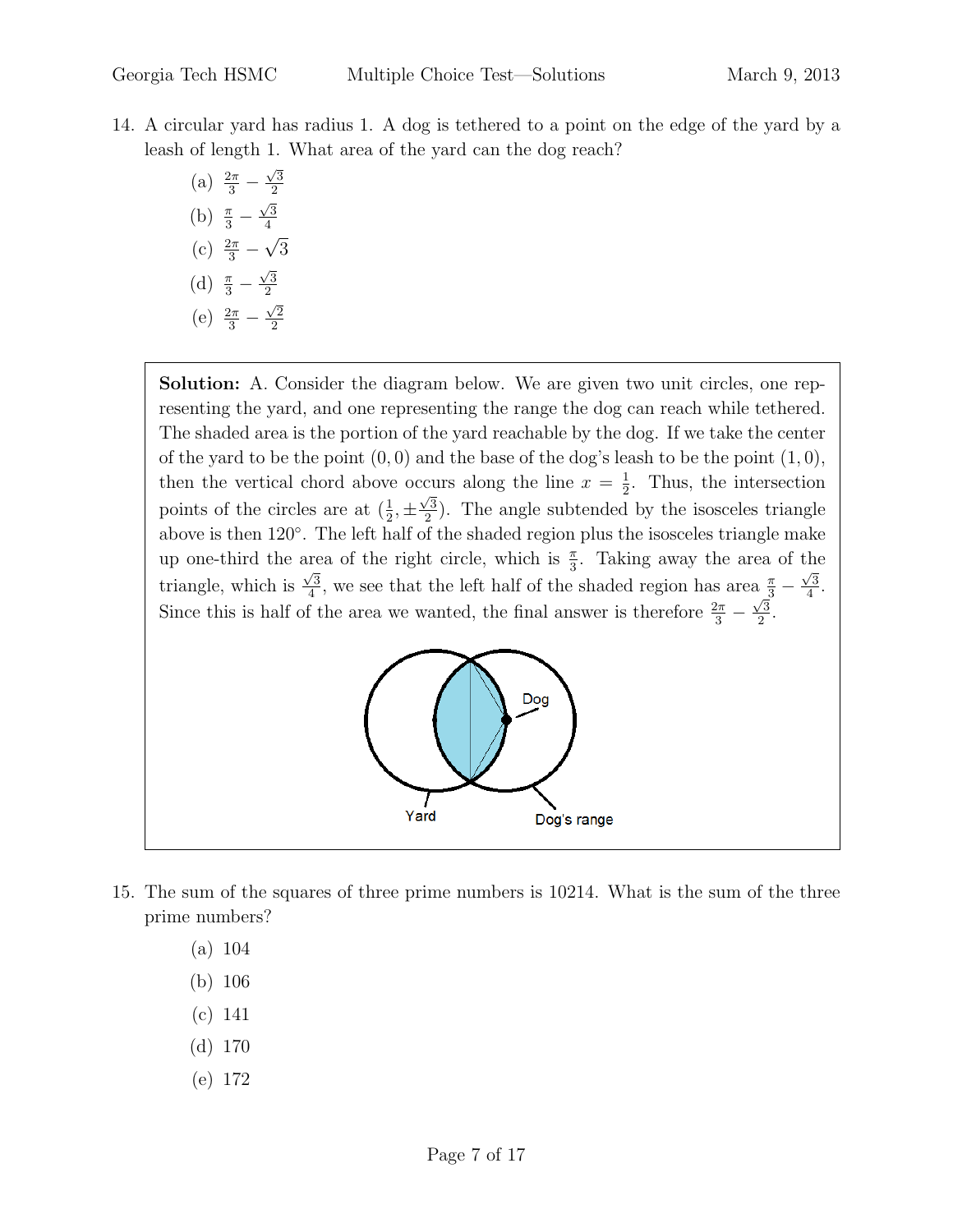**Solution:** B. Let the primes be  $p, q, r$ ; then  $p^2 + q^2 + r^2 = 10214$ . Since  $p^2 + q^2 + r^2$ is even, at least one of  $p^2, q^2, r^2$  is even, so at least one of p, q, r is even (i.e., 2). Let's say that  $r = 2$ ; then  $p^2 + q^2 = 10210$ . Every perfect square is either 0 or 1 (mod 3). Since  $p^2 + q^2 = 10210 \equiv 1 \pmod{3}$ , we have that one of  $p^2, q^2$  is 0 (mod 3). Thus, one of  $p, q$  is congruent to 0 (mod 3). The only prime divisible by 3 is 3 itself, so one of the primes (let's say q) equals 3. This leaves  $p^2 = 10201$ , so  $p = 101$  (which is prime). Therefore,  $p + q + r = 101 + 3 + 2 = 106$ .

16. In a certain computer game, two players each start with 0 points, and they play a series of rounds resulting in exactly one of the players gaining one more point (a round cannot end in a tie). The game ends when one player gains 21 points, and that player wins the game.

The players' scores during a game are represented as the ordered pair  $(x, y)$ . What is the fewest number of games that must be played in order for all possible pairs of scores to show up at least once? [Remark: There are  $22 \cdot 22 - 1 = 483$  possible pairs of scores total.]

- (a) 12
- (b) 21
- (c) 22
- (d) 42
- (e) 84

Solution: D. In a single game, at most one score pair where one of the scores is 21 can show up; since there are 42 such score pairs, we must play at least 42 games in order to see all the pairs at least once.

Now we construct a set of 42 games such that every possible score pair appears at some point in some game. For the  $i<sup>th</sup>$  game (where  $i = 1, ..., 21$ ), Player 1 wins the first  $i-1$  rounds, and Player 2 wins the remaining 21 rounds. For the  $(21 + i)$ <sup>th</sup> game (where  $i = 1, ..., 21$ ), Player 2 wins the first  $i - 1$  rounds, and Player 1 wins the remaining 21 rounds.

17. A positive integer is *fuzzy* if every two consecutive digits (when written in base 10) forms a number that is a multiple of either 19 or 21. For example, the number 57638 is fuzzy because 57, 76, 63, and 38 are all multiples of 19 or 21; however, the number 3838 is not fuzzy because 83 is not a multiple of either 19 or 21.

How many 2013-digit numbers (when written in base 10) are fuzzy?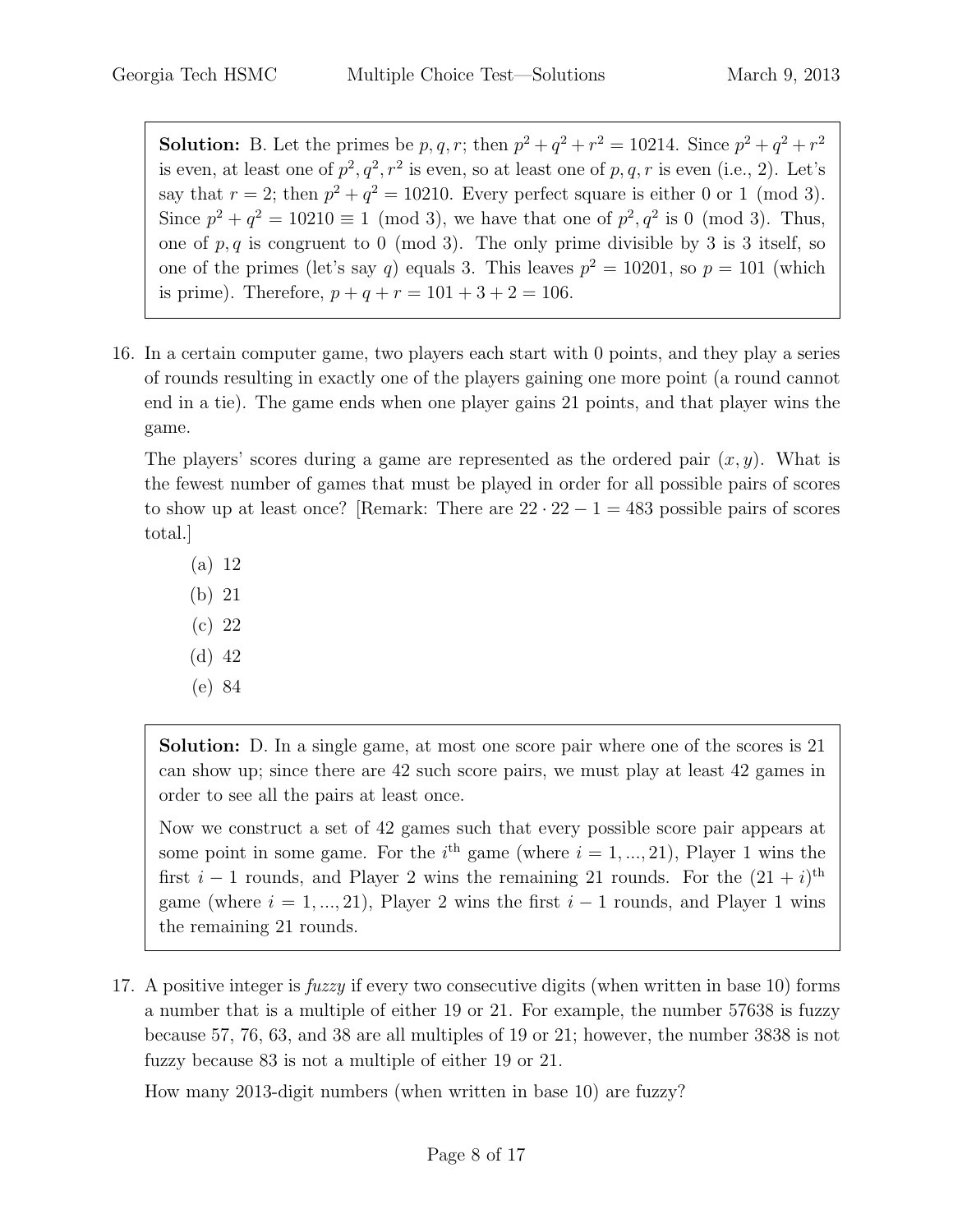- (a) 9
- (b) 10
- (c) 19
- (d) 20
- (e) 21

Solution: A. The two-digit multiples of 19 are 19, 38, 57, 76, 95. The two-digit multiples of 21 are 21, 42, 63, 84. From this, it is clear that the digit 0 cannot appear in a fuzzy 2013-digit number. Also, if the  $n<sup>th</sup>$  digit in a fuzzy number is  $1, 2, 3, 4, 5, 6, 7, 8, 9$ , then the  $(n + 1)$ <sup>th</sup> digit must be a  $9, 1, 8, 2, 7, 3, 6, 4, 5$  respectively. Thus, after choosing the first digit between 1 and 9, the remaining 2012 digits are fixed. Hence, there are 9 fuzzy 2013-digit numbers.

- 18. A cube is inscribed in a sphere which is inscribed in a cube which is inscribed in a sphere which is inscribed in a cube. Find the ratio of the volume of the outermost cube to the volume of the innermost cube.
	- (a) 3
	- (b) 4
	- (c) 8
	- (d) 9
	- (e) 27

**Solution:** E. Let the innermost cube have vertices  $(\pm 1, \pm 1, \pm 1)$ , so its side length is 2. The inner sphere has center  $(0,0,0)$  and touches point  $(1,1,1)$  so it has radius 2. The mildle cube then has side length  $2\sqrt{3}$ , a factor of  $\sqrt{3}$  larger. Similarly the  $\sqrt{3}$ . The middle cube then has side length  $2\sqrt{3}$ , a factor of  $\sqrt{3}$  targer. Similarly the outer cube has side  $\sqrt{3}$  times larger than the middle cube, so 3 times larger than the small cube. Since the side length is 3 times larger, the volume is  $3^3 = 27$  times larger.

19. How many scalene triangles are there whose vertices lie on the vertices of a cube?

- (a) 8
- (b) 12
- (c) 24
- (d) 32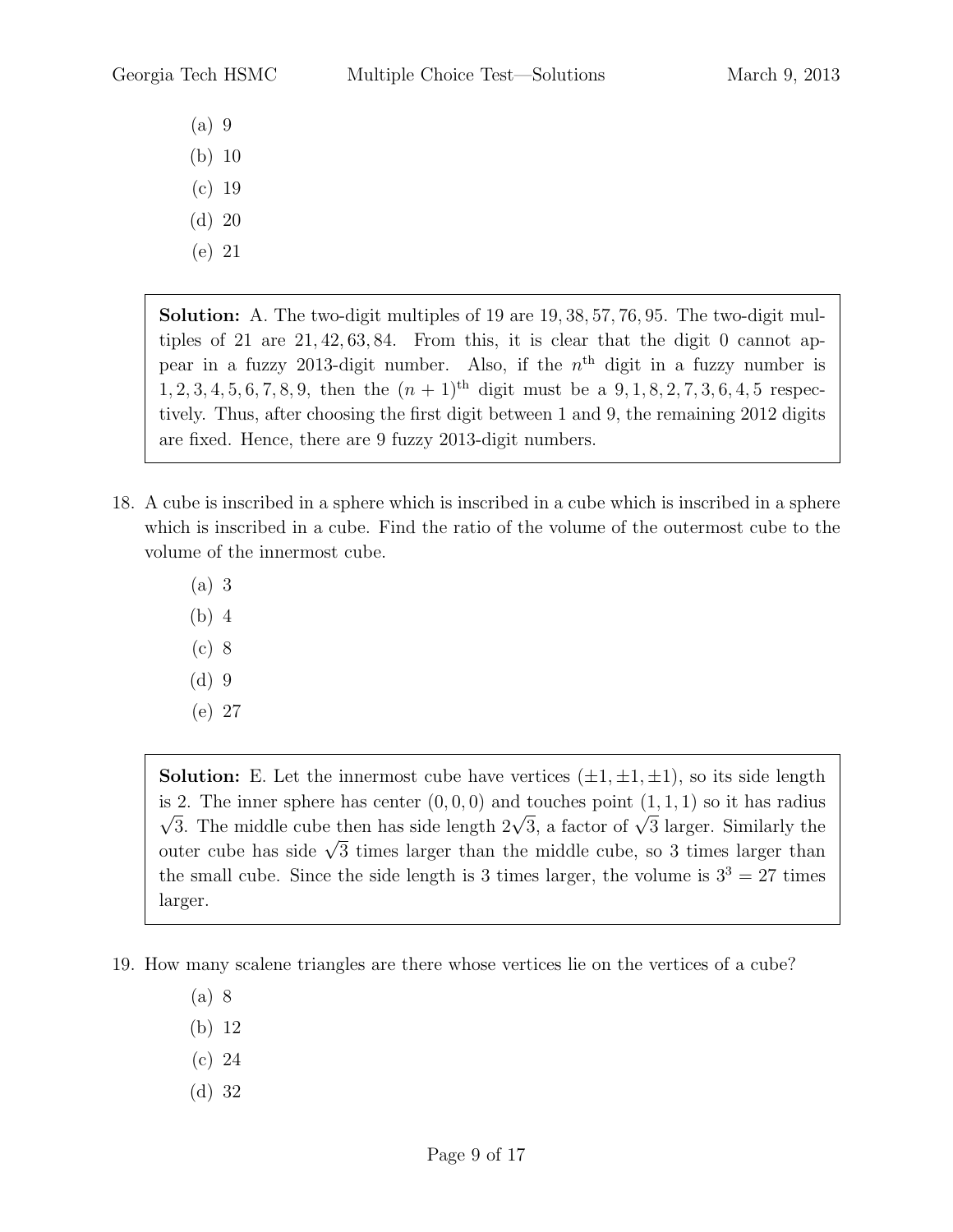(e) 48

**Solution:** C. There are  $\binom{8}{3}$  $_3^8$ ) = 56 possible triangles to be made by choosing three points from the eight vertices of a cube. We can make an isosceles triangle in two ways: by choosing two opposing vertices on a face of the cube and then choosing one of the other vertices on the same face (this gives four triangles per face, which is 24 triangles) or by choosing two opposing vertices on a face and then choosing a third vertex not adjacent to either of these two (there are eight such triangles). Scalene triangles may be made by selecting two vertices sharing an edge and then choosing one of the two vertices not adjacent to either of these two. Since there are 12 edges on the cube, this yields 24 scalene triangles. Since  $24 + 8 + 24 = 56$ , we have accounted for all the triangles.

20. Evaluate 
$$
\sum_{n=0}^{89} \frac{1}{1 + \tan^3 n}
$$
 [Use degrees not radians.]  
\n(a)  $\frac{30\pi}{2}$   
\n(b) 50  
\n(c)  $\sqrt{2339}$   
\n(d)  $30\sqrt{3}$   
\n(e) 45.5

Solution: E. Note that  
\n
$$
\sum_{n=1}^{89} \frac{1}{1 + \tan^3 n} = \sum_{n=1}^{89} \frac{\cos^3 n}{\cos^3 n + \sin^3 n} = \sum_{n=1}^{89} \frac{\sin^3 n}{\sin^3 n + \cos^3 n}.
$$
\nHence  
\n
$$
\sum_{n=1}^{89} \frac{1}{1 + \tan^3 n} = \frac{1}{2} \left( \sum_{n=1}^{89} \frac{\cos^3 n}{\cos^3 n + \sin^3 n} + \sum_{n=1}^{89} \frac{\sin^3 n}{\sin^3 n + \cos^3 n} \right) =
$$
\n
$$
\frac{1}{2} \sum_{n=1}^{89} \frac{\cos^3 n + \sin^3 n}{\cos^3 n + \sin^3 n} = \frac{1}{2} \sum_{n=1}^{89} 1 = \frac{89}{2} = 44.5.
$$

Adding the case  $n = 0$  into the summation, we get 45.5.

21. Evaluate 
$$
\sum_{n=1}^{\infty} \frac{n^2}{3^{n-1}}.
$$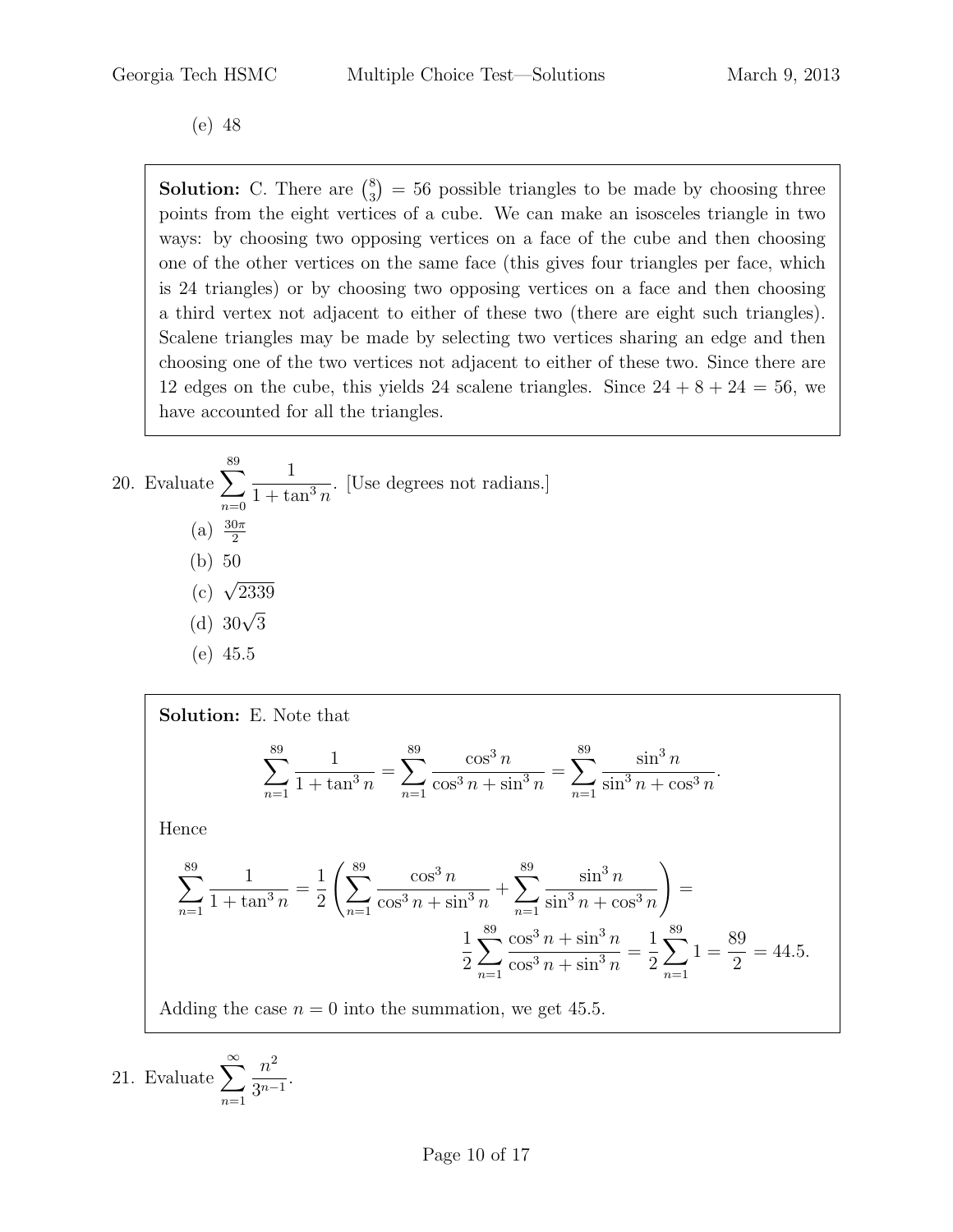- (a)  $\frac{3}{2}$
- (b) 2
- (c) 3
- (d)  $\frac{9}{2}$
- (e) 6

Solution: D. Let  $S=\sum_{n=1}^{\infty}$  $n=1$  $n^2$  $rac{n}{3^{n-1}} =$ 1  $rac{1}{30}$  + 4  $rac{1}{3^1}$  + 9  $rac{6}{3^2}$  + 16  $rac{18}{3^3} + \cdots$ . Multiply by  $\frac{1}{2}$ 3 to get 1 3  $S =$ 1  $rac{1}{3^1}$  + 4  $rac{1}{3^2}$  + 9  $rac{6}{3^3}$  + 16  $\frac{18}{3^4} + \cdots$ . Subtract the last 2 equations to get 2 3  $S =$ 1  $rac{1}{30}$  + 3  $\frac{8}{3^1}$  + 5  $rac{9}{3^2}$  + 7  $\frac{1}{3^3} + \cdots$ . Multiply by  $\frac{1}{2}$ 3 to get 2 9  $S =$ 1  $rac{1}{3^1}$  + 3  $rac{6}{3^2}$  + 5  $rac{9}{3^3}$  + 7  $\frac{1}{3^4} + \cdots$ . Subtract the last 2 equations to get 4 9  $S =$ 1  $rac{1}{30}$  + 2  $rac{2}{3^1}$  + 2  $rac{2}{3^2}$  + 2  $rac{2}{3^3} + \cdots$ . Adding  $1 = \frac{1}{20}$  $\frac{1}{30}$  to both sides makes the right side a geometric series: 4 9  $S + 1 =$ 2  $rac{1}{3^{0}} +$ 2  $\frac{2}{3^1}$  + 2  $rac{1}{3^2}$  + 2  $\frac{2}{3^3} + \cdots = \frac{2}{1 - 1}$  $1 - 1/3$  $= 3.$ Since  $\frac{4}{5}$ 9  $S+1=3$ , we have  $S=$ 9 2 .

- 22. A circle is inscribed inside a rhombus. If one diagonal of the rhombus is three times as long as the other and the rhombus has area 24, give the area of the inscribed circle.
	- (a)  $\frac{9\pi}{10}$ (b)  $16\pi$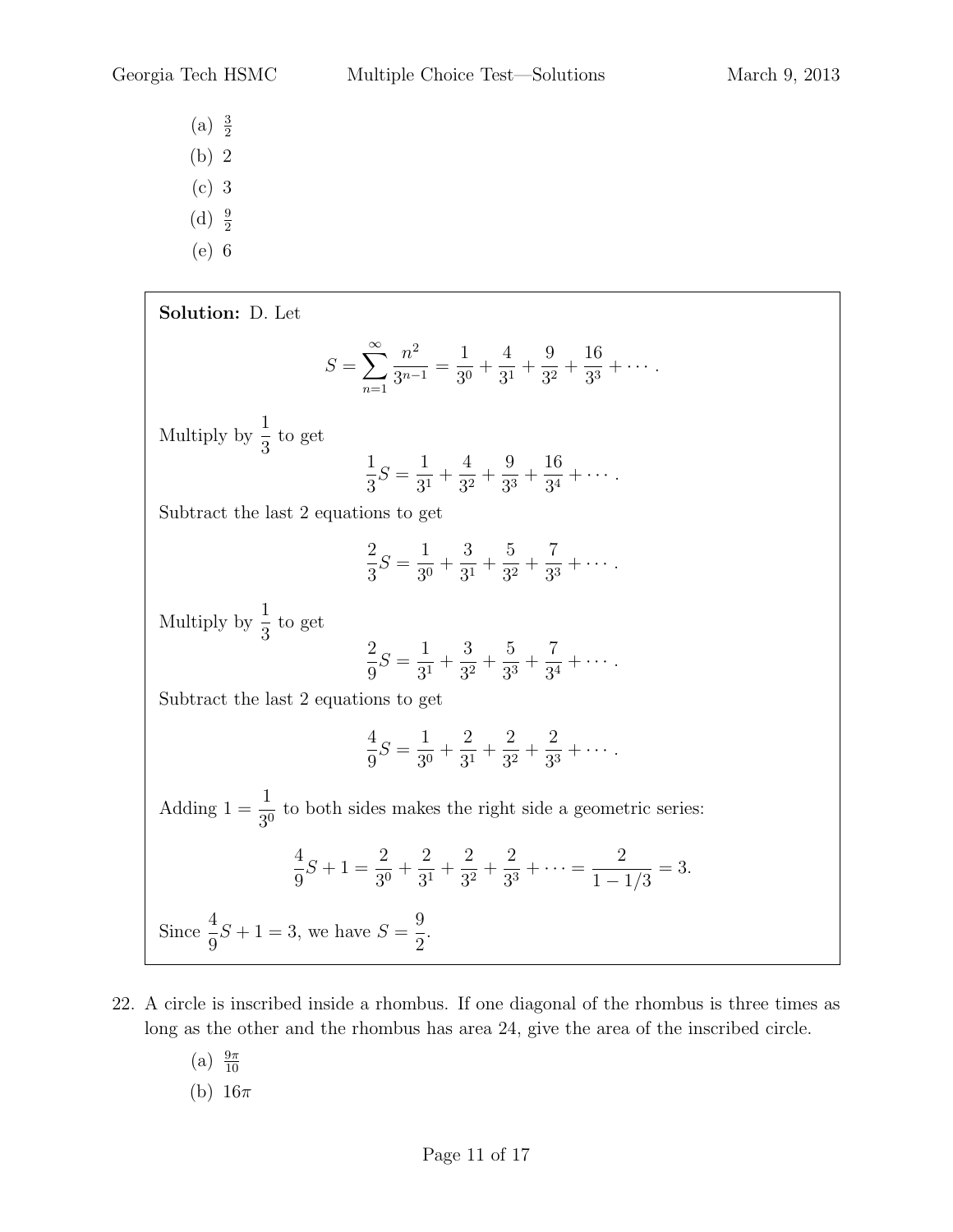- (c)  $\frac{360\pi}{25}$
- (d)  $2\sqrt{2}$
- (e) None of the above

**Solution:** E. The area of a rhombus is half the product of its diagonals; thus,  $\frac{3a \cdot a}{2}$  = 24, so  $a = 4$ . The half-diagonals then have length 2 and 6, so the radius of the inscribed circle is  $2 \epsilon$  $\mathcal{C}_{\mathcal{C}}$ 

$$
r = \frac{2 \cdot 6}{\sqrt{2^2 + 6^2}} = \frac{6}{\sqrt{10}}.
$$

Thus the area of the circle is  $\pi r^2 = \frac{36}{10}\pi = \frac{18}{5}$  $\frac{18}{5}\pi$ .

- 23. In how many ways can a  $6 \times 10$  board of unit squares be tiled using rectangular tiles of size  $2 \times 3$ , oriented horizontally and vertically?
	- (a) 7
	- (b) 8
	- (c) 9
	- (d) 10
	- (e) 11

Solution: A. See how we cover the bottom-left corner square. It can be covered by a tile horizontally or vertically. Once it is covered by a horizontal one, the we must use a horizontal tile to cover the top-left square. Similarly, if the left-bottom square is covered by a vertical tile, then the top-left square should be covered by a vertical tile as well. So it gives the recursive relation that  $T(n) = T(n-2) + T(n-3)$ , where  $T(n)$  is the number of ways to tile  $6 \times n$  squares. Use  $T(1) = 0, T(2) = 1, T(3) = 1$ to solve  $T(10)$ .

Alternatively, we can count the number of ways we can obtain 10 by using the summands 2 and 3. Since  $10 = 5 \cdot 2 = 2 \cdot 2 + 2 \cdot 3$ , this gives  $\frac{5!}{5!} + \frac{4!}{2!2!} = 7$  ways.

24. Suppose 100,000 people stand in a line, all facing towards the front of the line. The person at the front of the line is assigned the number 1, the second person in line is assigned the number 2, and so forth. In each round, a person will leave the line if there is an even number of people standing in front of him or her. Which of these numbers is assigned to a person who will leave in the  $14<sup>th</sup>$  round?

(a) 10240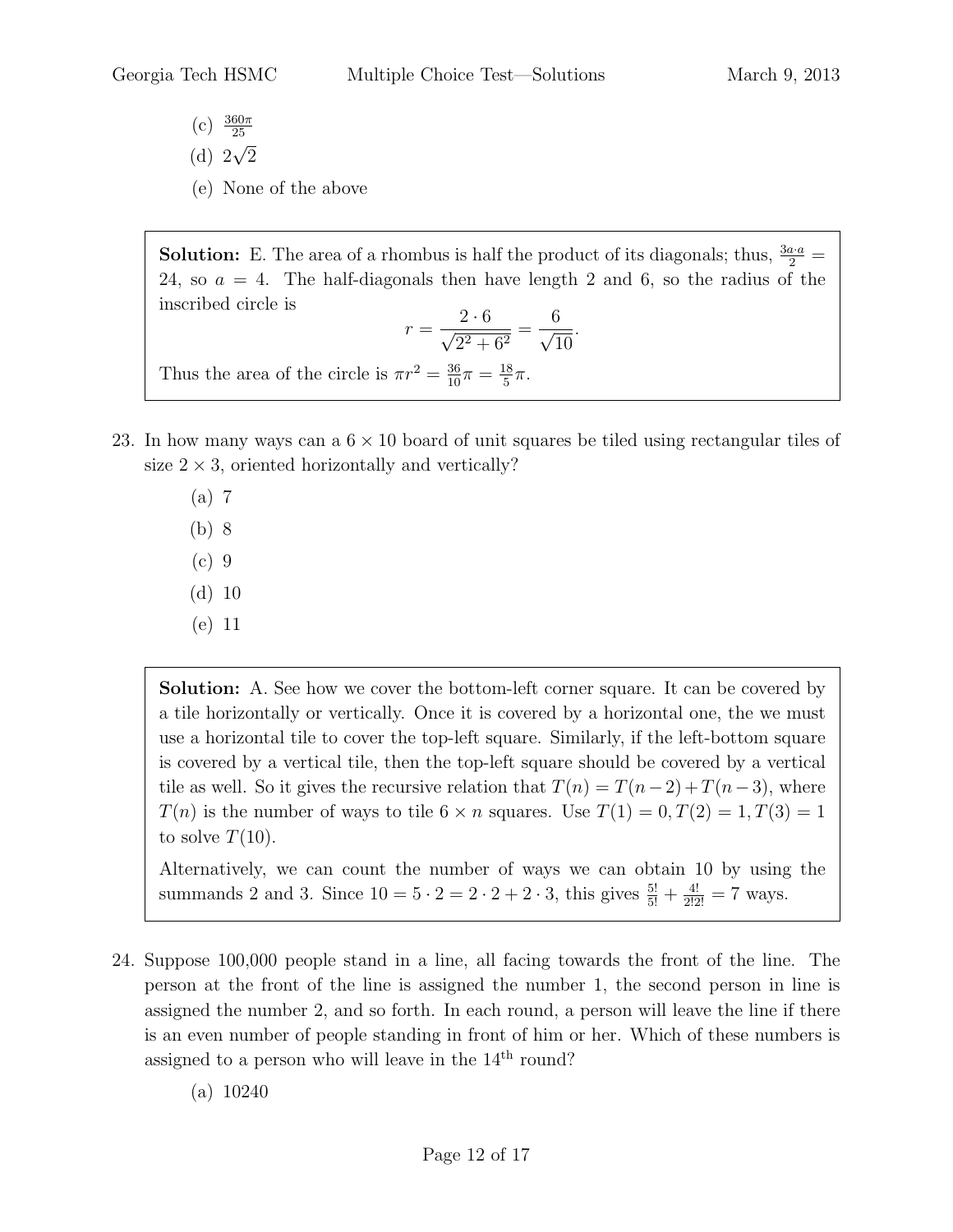- (b) 20480
- (c) 24576
- (d) 29000
- (e) 32768

**Solution:** C. The  $n<sup>th</sup>$  person in the line at beginning will leave the line at the  $i<sup>th</sup>$ round if  $2^{i-1}$  is the smallest power of 2 that evenly divides n. So n must be evenly divisible by  $2^{13} = 8192$  but not by  $2^{14} = 16384$ . So the answer is 24576.

- 25. The curve  $y = x^4 8x^3 + 9x^2 + 20x + 2$  and the line  $y = 2x + 1$  intersect at four distinct points in the real  $x_y$ -plane. Find the average  $y$ -value of the intersection points.
	- $(a) -2$ (b) 0 (c) 2
	- (d) 5
	-
	- (e) 8

**Solution:** D. The x-values of the intersection points satisfy  $x^4 - 8x^3 + 9x^2 + 20x + 2 = 0$  $2x+1$ , so they are the roots of the quartic  $x^4 - 8x^3 + 9x^2 + 18x + 1$ . The  $x^3$ -coefficient shows that the sum of the roots is 8, so the average x-value is  $\bar{x} = 2$ . Since all the intersection points lie on the line  $y = 2x + 1$ , the average y-value is  $\overline{y} = 2\overline{x} + 1 = 5$ .

26. Triangle  $ABC$  has side lengths 3, 4, 5 for sides  $AC$ ,  $BC$ , and  $AB$  respectively. A circle is inscribed in the triangle and then segments  $DE$ ,  $FG$ , and  $HI$  are drawn so that they are parallel to BC, AC, and AB respectively, and also tangent to the inscribed circle. Compute the sum of the perimeters of the three small triangles formed: ADE, BFG, and CHI.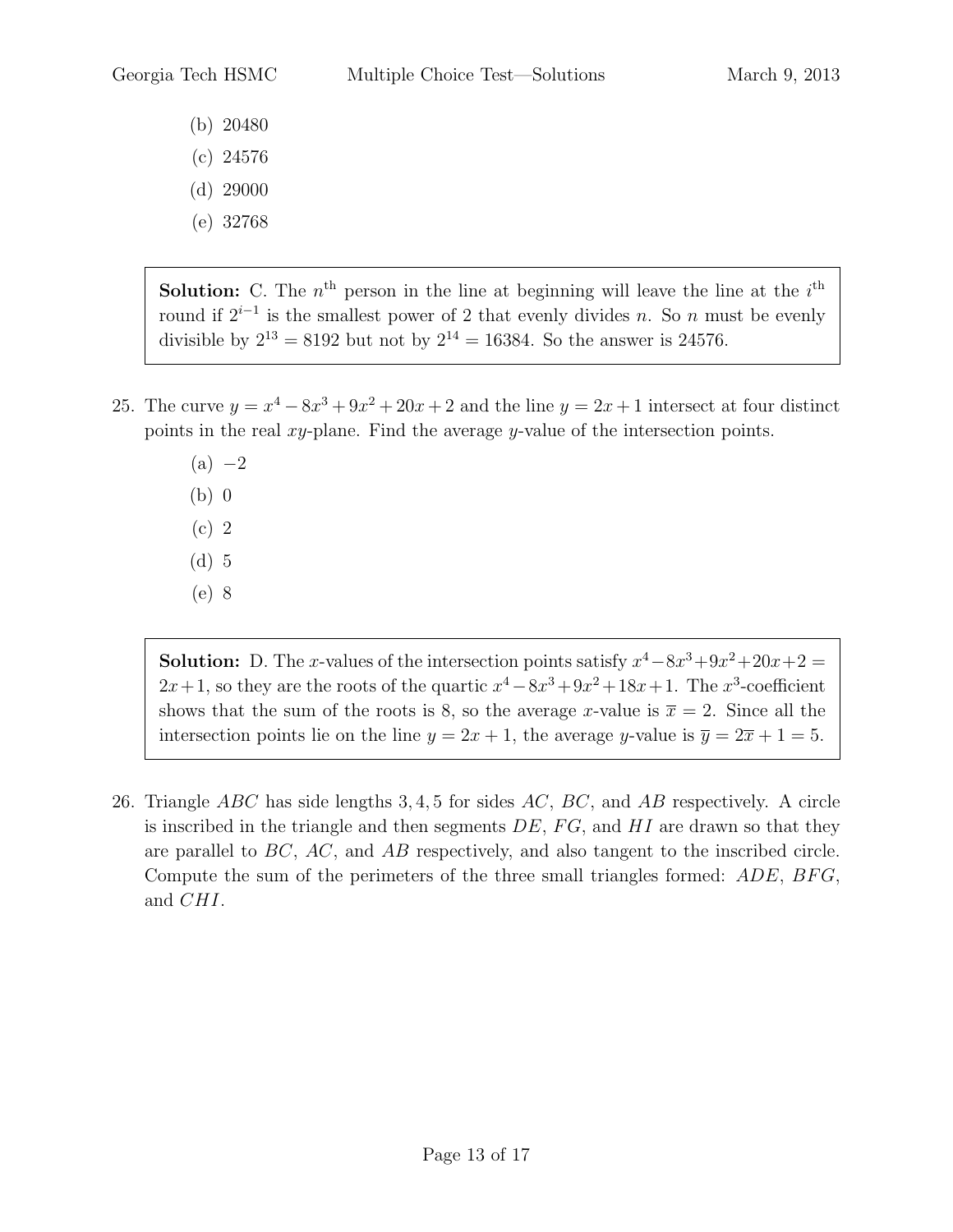

Solution: C. Note that the three new tangent lines form a triangle congruent to  $ABC$  (rotated 180 $^{\circ}$ ). Using these resulting congruences, the sum of the perimeters of the small triangles is equal to the perimeter of ABC, which is 12

- 27. Suppose you have a bucket with 3 balls, labeled A, B, and C. You draw a ball from the bucket at random and then return it, repeating this process until you have seen each of the three balls at least once. Find the average number of draws needed to see all three balls.
	- (a) 4
	- (b)  $\frac{11}{2}$
	- $(c) \frac{20}{3}$
	- (d) 9
	- $(e) \infty$

Solution: B. (This is the "Coupon Collector's Problem.") Suppose you're at the stage of having already seen  $k$  distinct balls out of the 3. The probability of drawing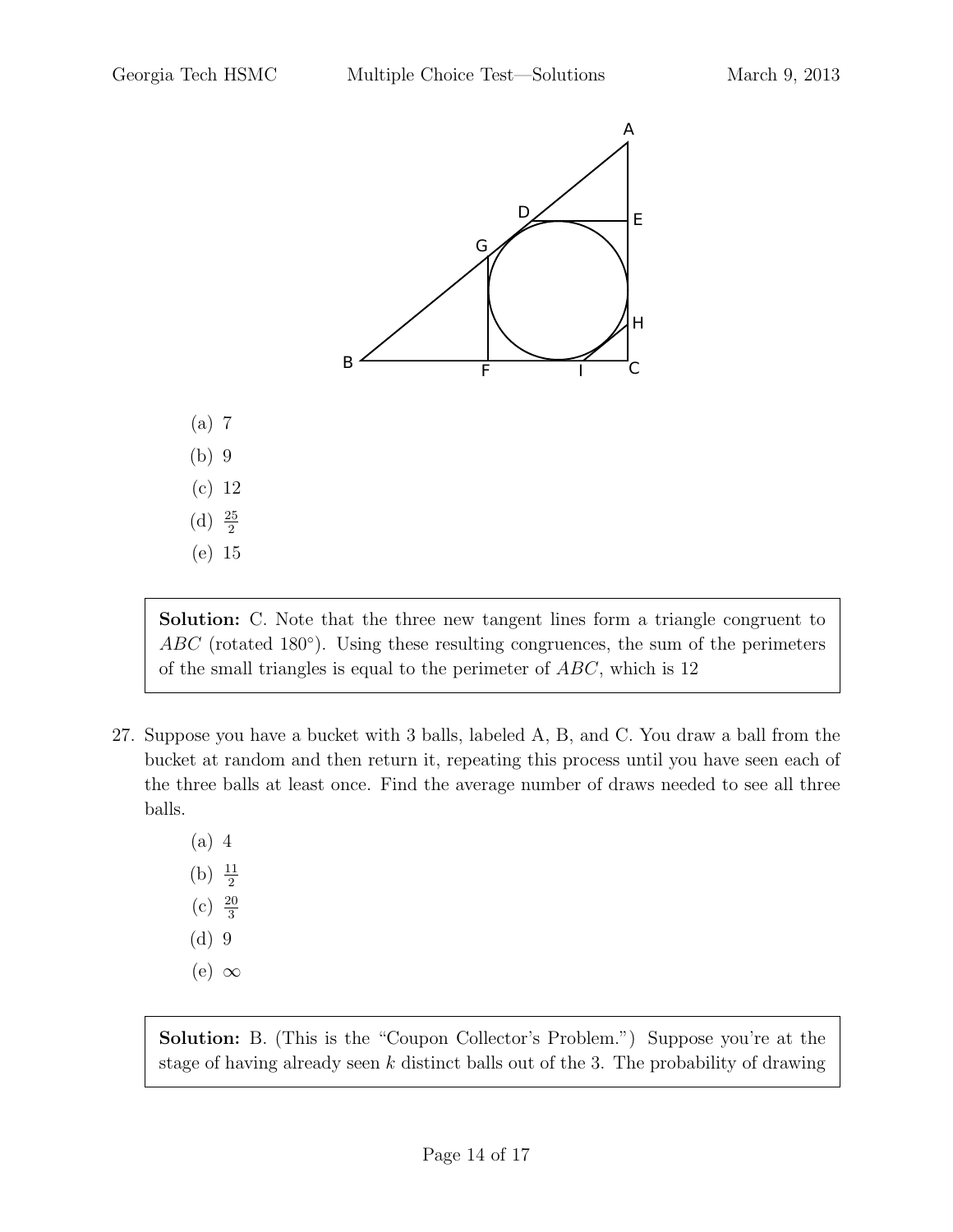a number you've seen is  $\frac{k}{3}$  and the probability of drawing a new ball is  $\frac{3-k}{3}$ . The expected number of draws needed to find a new ball  $x$  satisfies the equation

$$
x = 1 + \frac{k}{3} \cdot x + \frac{3-k}{3} \cdot 0.
$$

This is because you have to make 1 draw no matter what, and depending on the result you are back where you started and need another x expected draws, or you've reached your goal of seeing a new number and need no more draws. Solving for x produces  $x=\frac{3}{3}$  $\frac{3}{3-k}$ . Then total expected draws T is the sum of the draws needed for each  $k$ , so

$$
T = \frac{3}{3} + \frac{3}{2} + \frac{3}{1} = \frac{11}{2}.
$$

28. A rectangular billiard table *ABCD* shown below has dimensions  $AB = 9$  and  $AD = 5$ . Points W and Z are on AB and AD respectively such that  $AW = 3$  and  $AZ = 2$ . A ball starts at W, bounces off BC, then bounces off  $CD$ , and finally hits AD at point Z and stops. Find the total distance traveled by the ball.



**Solution:** C. From the given information, we have  $BW = 6$  and  $DZ = 3$ . Now, reflect  $ABCD$  about side BC to get  $A'B'C'D'$ . Then reflect  $A'B'C'D'$  about side C'D' to get A"B"C"D". Note that  $W, X = X', Y = Y''$  and  $Z''$  are collinear. Thus,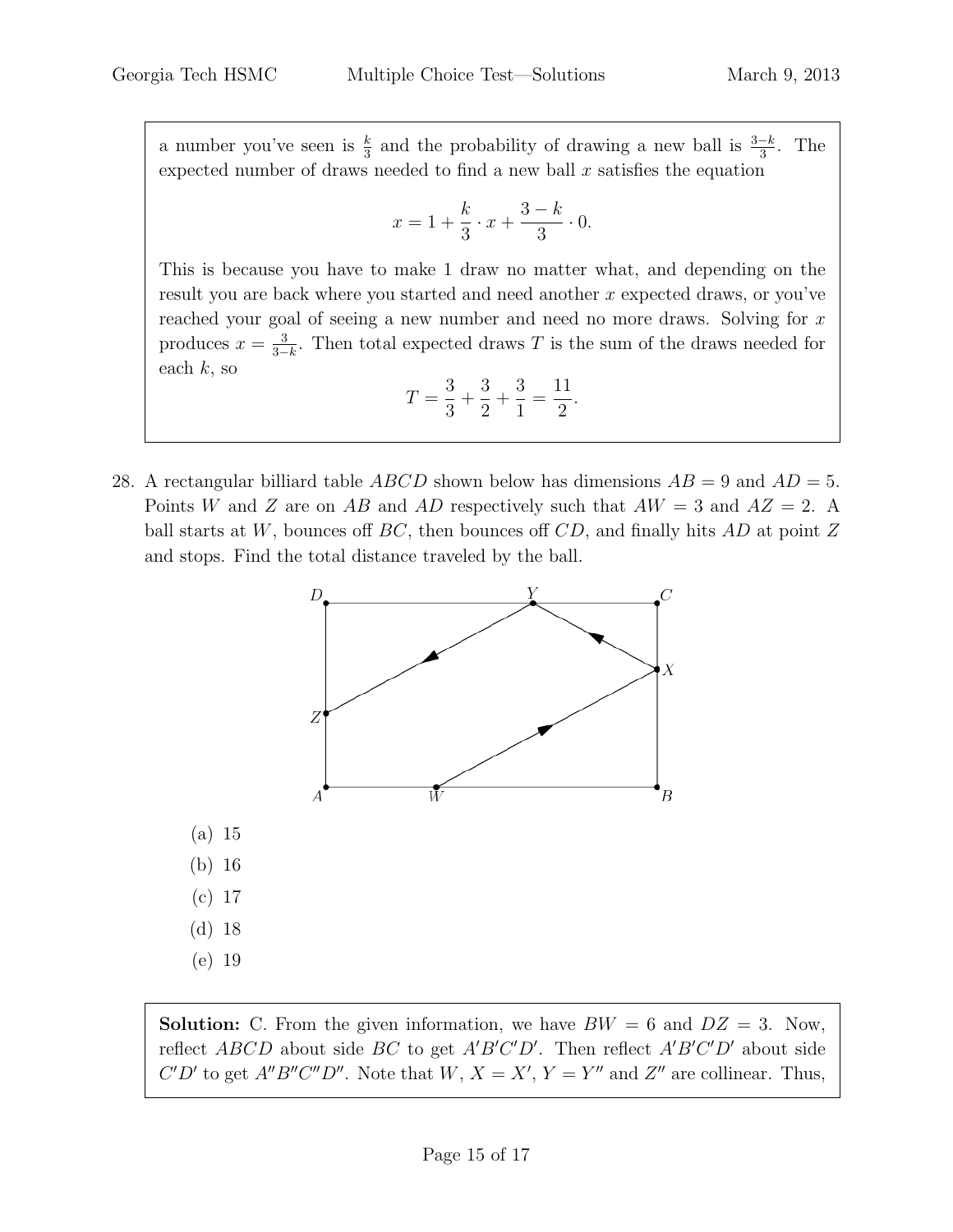the total distance traveled by the ball is  $WX + XY + YZ = WX + X'Y' + Y''Z'' =$  $WZ''$ . Since  $WA'Z''$  is a right triangle with legs  $WA' = 15$  and  $A'Z'' = 8$ , the hypotenuse has length  $WZ'' = \sqrt{15^2 + 8^2} = 17$ .



- 29. Chris lives at  $(0,0)$  on an integer street grid where all streets run east or north. The beach is along the line  $x + 2y = 12$ . How many different ways can Chris drive to the beach? (Assume that he must end at an integer point on the shoreline—he doesn't want to drive into the ocean!)
	- (a) 66
	- (b) 132
	- (c) 144
	- (d) 180
	- (e) 233

**Solution:** E. Define the Fibonacci sequence by  $a_0 = 1$ ,  $a_1 = 1$ , and  $a_n = a_{n-1} + a_{n-2}$ for  $n \geq 2$ . Then the answer is  $a_{12} = 233$ . To see this, observe that the number  $P(x, y)$ of taxi paths from the origin to  $(x, y)$  is  $\binom{x+y}{x}$  $x^{+y}$  (there are  $x + y$  line segments in the path, and exactly  $x$  must be chosen to be horizontal); also, the set of integer points  $(x, y)$  satisfying

$$
x + 2y = 2d
$$

are points of the form  $(x, d - \frac{x}{2})$  $(\frac{x}{2})$ , where x is an even integer varying from 0 to 2d. Thus,

$$
\sum_{\substack{x \ge 0, y \ge 0 \\ x + 2y = 2d}} P(x, y) = \sum_{k=0}^{d} \binom{d+k}{k}.
$$

 $\overline{x}$